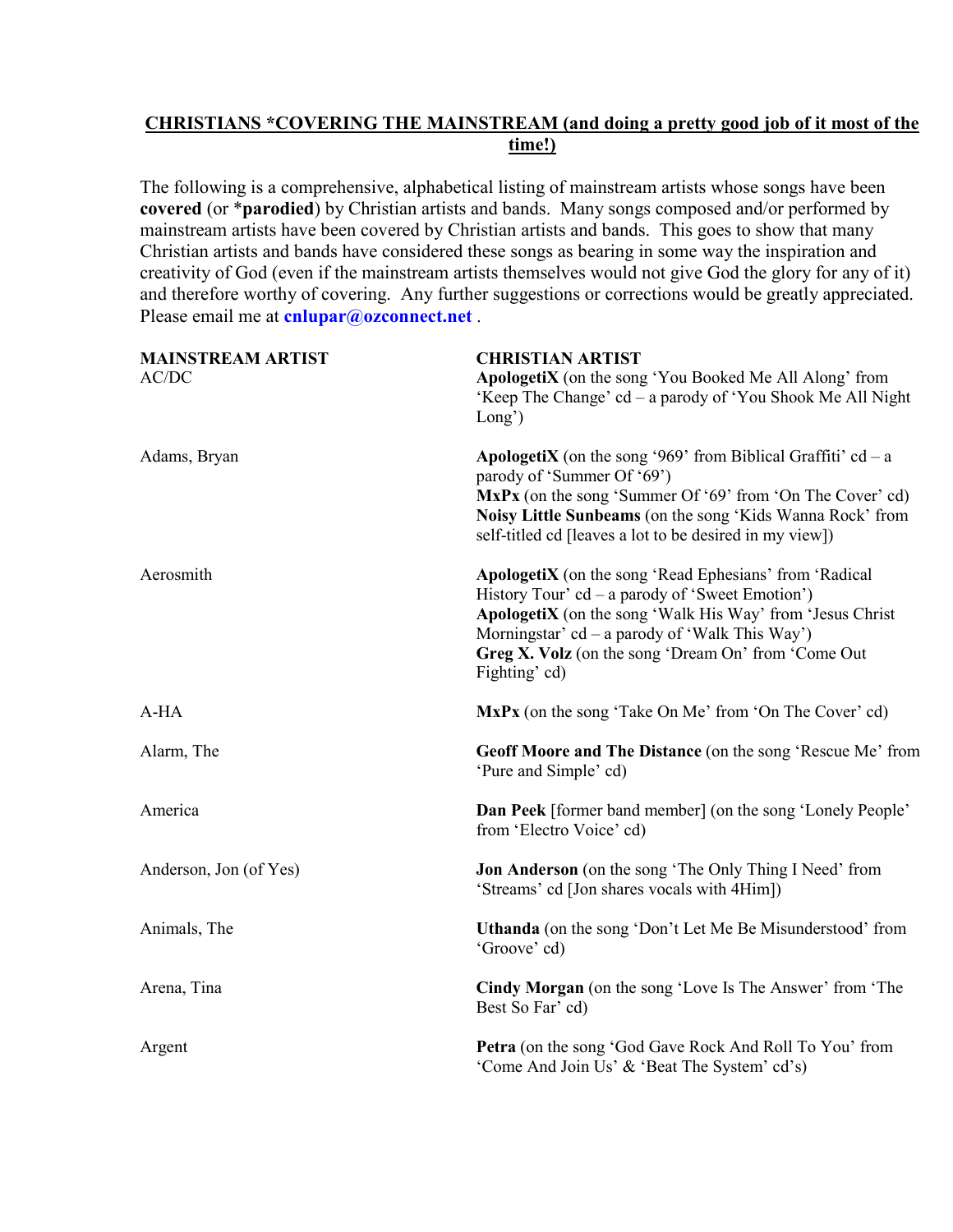| $B-52$ 's, The           | ApologetiX (on the song 'Meshach' from 'Adam Up' $cd - a$<br>parody of 'Love Shack')                                                                                                                                                                                                                                                                                                                                                                                                                                                                                                                                                                                                                                                                                                                                                                                                                                                                                                                                                                                                                                                                             |
|--------------------------|------------------------------------------------------------------------------------------------------------------------------------------------------------------------------------------------------------------------------------------------------------------------------------------------------------------------------------------------------------------------------------------------------------------------------------------------------------------------------------------------------------------------------------------------------------------------------------------------------------------------------------------------------------------------------------------------------------------------------------------------------------------------------------------------------------------------------------------------------------------------------------------------------------------------------------------------------------------------------------------------------------------------------------------------------------------------------------------------------------------------------------------------------------------|
| Bachman-Turner Overdrive | ApologetiX (on the song 'Jacob's Name Is Israel' from 'Radical<br>History Tour' cd – a parody of 'Takin' Care Of Business')<br>ApologetiX (on the song 'You Ain't Been Nothing Yet' from<br>'Biblical Graffiti' cd – a parody of 'You Ain't Seen Nothing<br>Yet')                                                                                                                                                                                                                                                                                                                                                                                                                                                                                                                                                                                                                                                                                                                                                                                                                                                                                                |
| Barenaked Ladies, The    | ApologetiX (on the song 'One Way' from 'Biblical Graffiti' cd<br>- a parody of 'One Week')                                                                                                                                                                                                                                                                                                                                                                                                                                                                                                                                                                                                                                                                                                                                                                                                                                                                                                                                                                                                                                                                       |
| Beach Boys, The          | ApologetiX (on the song 'Baa! We're Lambs!' from 'Grace<br>Period' cd – a parody of 'Barbara Ann')<br>ApologetiX (on the song 'John 1:1' from 'Jesus Christ<br>Morningstar' cd – a parody of 'Fun Fun Fun')<br><b>Kathy Trocolli</b> (on the song 'I Can Hear Music' from cd)                                                                                                                                                                                                                                                                                                                                                                                                                                                                                                                                                                                                                                                                                                                                                                                                                                                                                    |
| Beatles, The             | ApologetiX (on the song 'Ballad Of Jesus & Yahweh' from<br>'Keep The Change' cd – a parody of 'Ballad Of John & Yoko')<br>ApologetiX (on the song 'L.S.F.' from 'Jesus Christ<br>Morningstar' $cd - a$ parody of 'Lucy In The Sky With<br>Diamonds')<br>ApologetiX (on the song 'Love The Jews' from 'Grace Period'<br>$cd - a$ parody of 'Love Me Do')<br>ApologetiX (on the song 'Twins Came Out' from 'Biblical<br>Graffiti' cd – a parody of 'Twist And Shout')<br>Susan Ashton (on the song 'In My Life' from 'Come Together -<br>America Salutes The Beatles' cd)<br>Jacob's Trouble (on the song 'Tell Me What You See' from<br>'Door Into Summer' cd)<br>Lost Dogs (on the song 'I'm A Loser' from 'Little Red Riding<br>Hood' cd)<br><b>Kevin Max</b> of dc Talk (on the song 'It's Your Birthday' from 'X<br>(Ten): The ForeFront Birthday Album')<br>PFR with Phil Keaggy (on the song 'We Can Work It Out'<br>from 'Come Together – America Salutes The Beatles' cd)<br>The Violet Burning (on the song 'Eleanor Rigby' from<br>'Strength' cd)<br>The Violet Burning (on the song 'It's All Too Much' from 'The<br>Mother Of All Tribute Albums' cd) |
| Beck                     | <b>ApologetiX</b> (on the song 'Who's There' from 'Ticked' $cd - a$<br>parody of 'Loser')                                                                                                                                                                                                                                                                                                                                                                                                                                                                                                                                                                                                                                                                                                                                                                                                                                                                                                                                                                                                                                                                        |
| Bee Gees                 | ApologetiX (on the song 'Stay In The Light' from 'Keep The<br>Change' cd – a parody of 'Stayin' Alive')                                                                                                                                                                                                                                                                                                                                                                                                                                                                                                                                                                                                                                                                                                                                                                                                                                                                                                                                                                                                                                                          |
| Bega, Lou                | ApologetiX (on the song 'Micah No. 5' from 'Have Yourself A<br>Parody Little Christmas' EP – a parody of 'Mambo No. 5')                                                                                                                                                                                                                                                                                                                                                                                                                                                                                                                                                                                                                                                                                                                                                                                                                                                                                                                                                                                                                                          |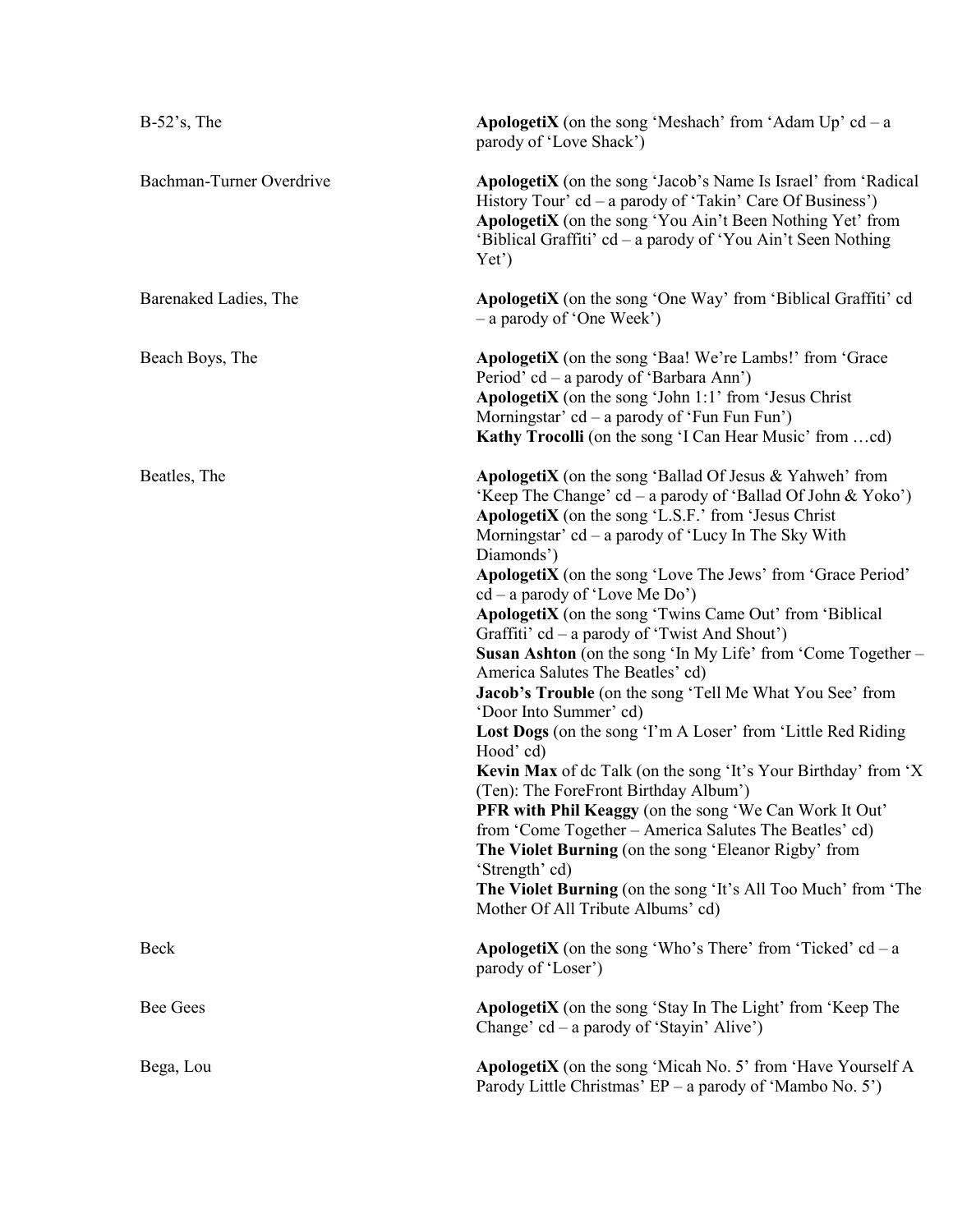| <b>Black Sabbath</b>       | <b>Deliverance</b> (on the song 'After Forever' from 'What A Joke'<br>cd)<br>Magdalen (on the song 'War Pigs' from 'The Dirt' cd [an<br>excellent acoustic version])                                                                                                                                                                                                                                                                                                                   |
|----------------------------|----------------------------------------------------------------------------------------------------------------------------------------------------------------------------------------------------------------------------------------------------------------------------------------------------------------------------------------------------------------------------------------------------------------------------------------------------------------------------------------|
| Blind Faith (Eric Clapton) | <b>Rez</b> (on the song 'Presence Of The Lord' from 'Silence<br>Screams' cd [an excellent version])                                                                                                                                                                                                                                                                                                                                                                                    |
| <b>Blind Melon</b>         | ApologetiX (on the song 'No Chain' from 'Ticked' $cd - a$<br>parody of 'No Rain')                                                                                                                                                                                                                                                                                                                                                                                                      |
| Blink 182                  | ApologetiX (on the song 'All The Stalls Stink' from 'Keep The<br>Change' cd – a parody of 'All The Small Things')                                                                                                                                                                                                                                                                                                                                                                      |
| <b>Blue Oyster Cult</b>    | ApologetiX (on the song 'Don't Fear The People' from 'Grace<br>Period' cd – a parody of 'Don't Fear The Reaper')                                                                                                                                                                                                                                                                                                                                                                       |
| Brooks, Garth              | ApologetiX (on the song 'Bends To Low Places' from 'Biblical<br>Graffiti' cd – a parody of 'Friends In Low Places')                                                                                                                                                                                                                                                                                                                                                                    |
| Bowie, David               | ApologetiX (on the song 'Sufferin' Just Finished' from 'Grace<br>Period' $cd - a$ parody of 'Suffragette City')<br><b>Deliverance</b> (on the song 'Beauty & The Beast' from 'Camelot-<br>in-Smithereens' cd)                                                                                                                                                                                                                                                                          |
| <b>Bush</b>                | ApologetiX (on the song 'Little Sins' from 'Ticked' $cd - a$<br>parody of 'Little Things')                                                                                                                                                                                                                                                                                                                                                                                             |
| <b>Butthole Surfers</b>    | <b>ApologetiX</b> (on the song 'People' from 'Ticked' $cd - a$ parody<br>of 'Pepper')                                                                                                                                                                                                                                                                                                                                                                                                  |
| Byrds, The                 | Hoi Polloi (on the song 'Turn, Turn, Turn (To Everything There<br>is A Season)' from 'Spin Me' cd)<br>Lifesavers (on the song 'Turn, Turn, Turn' from 'A Kiss Of<br>Life' cd)<br>Nina (on the song 'Turn, Turn, Turn' from 'No Shadow Of<br>Turning' cd)<br>Jane Saunders (on the song 'Ballad Of Easy Rider' from<br>'Poetic Justice' cd)<br><b>Sheila Walsh</b> (on the song 'Turn Turn Turn (To Everything<br>There is A Season)' from 'War Of Love' & 'Compact Favorites'<br>cd's) |
| Call, The                  | Russ Taff (on the song 'I Still Believe' from self-titled cd)                                                                                                                                                                                                                                                                                                                                                                                                                          |
| Calling, The               | ApologetiX (on the song 'Wherever You Will Sow' from 'Adam<br>Up' cd – a parody of 'Wherever You Will Go')                                                                                                                                                                                                                                                                                                                                                                             |
| Charlie Daniels Band, The  | ApologetiX (on the song 'The Devil Went Down To Jordan'<br>from 'Grace Period' cd – a parody of 'The Devil Went Down To<br>Georgia <sup>'</sup> )                                                                                                                                                                                                                                                                                                                                      |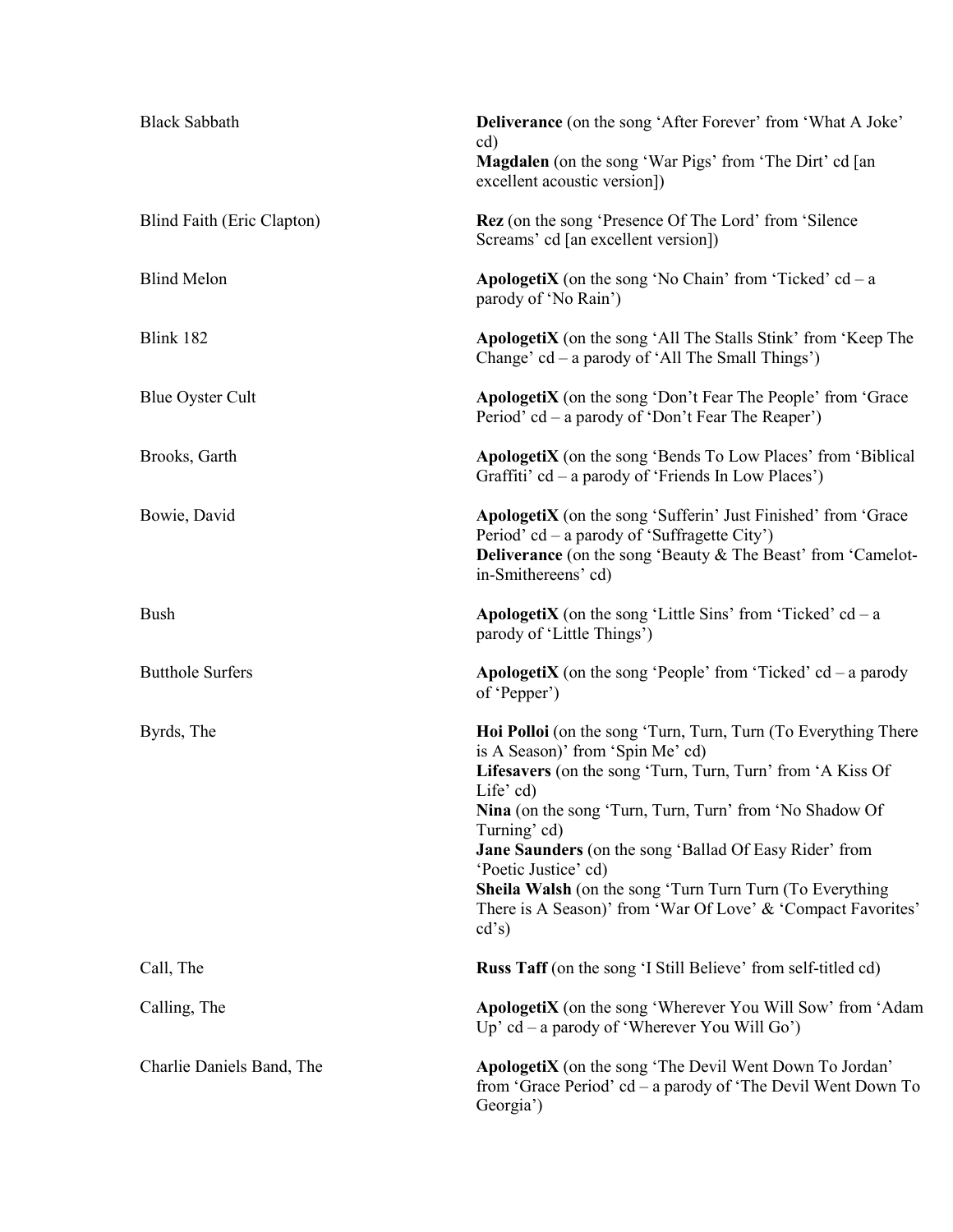| Clash, The                              | ApologetiX (on the song 'Should I Pray Or Should I Go' from<br>'Adam Up' cd – a parody of 'Should I Stay Or Should I Go')                                                                                                                                                                                                                                                                                             |
|-----------------------------------------|-----------------------------------------------------------------------------------------------------------------------------------------------------------------------------------------------------------------------------------------------------------------------------------------------------------------------------------------------------------------------------------------------------------------------|
| Cocker, Joe                             | <b>Phil Driscoll</b> (on the song 'You Are So Beautiful' from 'Live<br>With Friends' cd)                                                                                                                                                                                                                                                                                                                              |
| Collective Soul                         | ApologetiX (on the song 'Heaven Isn't Like That' from 'Ticked'<br>$cd - a$ parody of 'Shine')                                                                                                                                                                                                                                                                                                                         |
| Commander Cody & His Lost Planet Airmen | ApologetiX (on the song 'Not Logs Lincoln' from 'Radical<br>History Tour' cd – a parody of 'Hot Rod Lincoln')                                                                                                                                                                                                                                                                                                         |
| Coolio With L.V.                        | ApologetiX (on the song 'Shepherd's Paradise' from 'Ticked' cd<br>- a parody of 'Gangstas Paradise')                                                                                                                                                                                                                                                                                                                  |
| Costello, Elvis                         | <b>Sarah Masen</b> (on the song 'Veronica' from cd)                                                                                                                                                                                                                                                                                                                                                                   |
| Cream                                   | <b>Darrell Mansfield</b> (on the song 'Crossroads' from 'Mansfield &<br>$Co.'$ cd)                                                                                                                                                                                                                                                                                                                                    |
| Creedence Clearwater Revival            | <b>Acoustic Shack</b> (on the song 'Bad Moon Rising' from 'Fret<br>Buzz' cd)<br>ApologetiX (on the song 'Bad Dude Risin'' from 'Radical<br>History Tour' cd – a parody of 'Bad Moon Risin'')<br>ApologetiX (on the song 'Credence Thru Deepwater Survival'<br>from 'Biblical Graffiti' cd - a parody of 'Proud Mary')<br>ApologetiX (on the song 'EZkiel' from 'Radical History Tour'<br>$cd - a$ parody of 'Suzi Q') |
| Crowded House                           | Age of Faith (on the song 'Something So Strong' from<br>'Embrace' cd)<br><b>Sixpence None The Richer (on the song 'Don't Dream It's</b><br>Over' from 'Divine Discontent' cd)                                                                                                                                                                                                                                         |
| Cure, The                               | <b>Stavesacre</b> (on the song 'Fascination Street' from 'Speakeasy!'<br>cd)                                                                                                                                                                                                                                                                                                                                          |
| Cyrus, Billy Ray                        | ApologetiX (on the song 'Fakey Shaky Parts' from 'Jesus Christ<br>Morningstar' cd – a parody of 'Achy Breaky Heart')                                                                                                                                                                                                                                                                                                  |
| Davis, Jimmy                            | <b>Chatterbox</b> (on the song 'Sunshine' from 'Despite' cd)                                                                                                                                                                                                                                                                                                                                                          |
| Deep Purple                             | <b>Vengeance Rising (on the song 'Space Truckin'' from 'Once</b><br>Dead' cd)                                                                                                                                                                                                                                                                                                                                         |
| Depeche Mode                            | Rackets & Drapes (on the song 'Personal Jesus' from 'Trick Or<br>Treat' cd)                                                                                                                                                                                                                                                                                                                                           |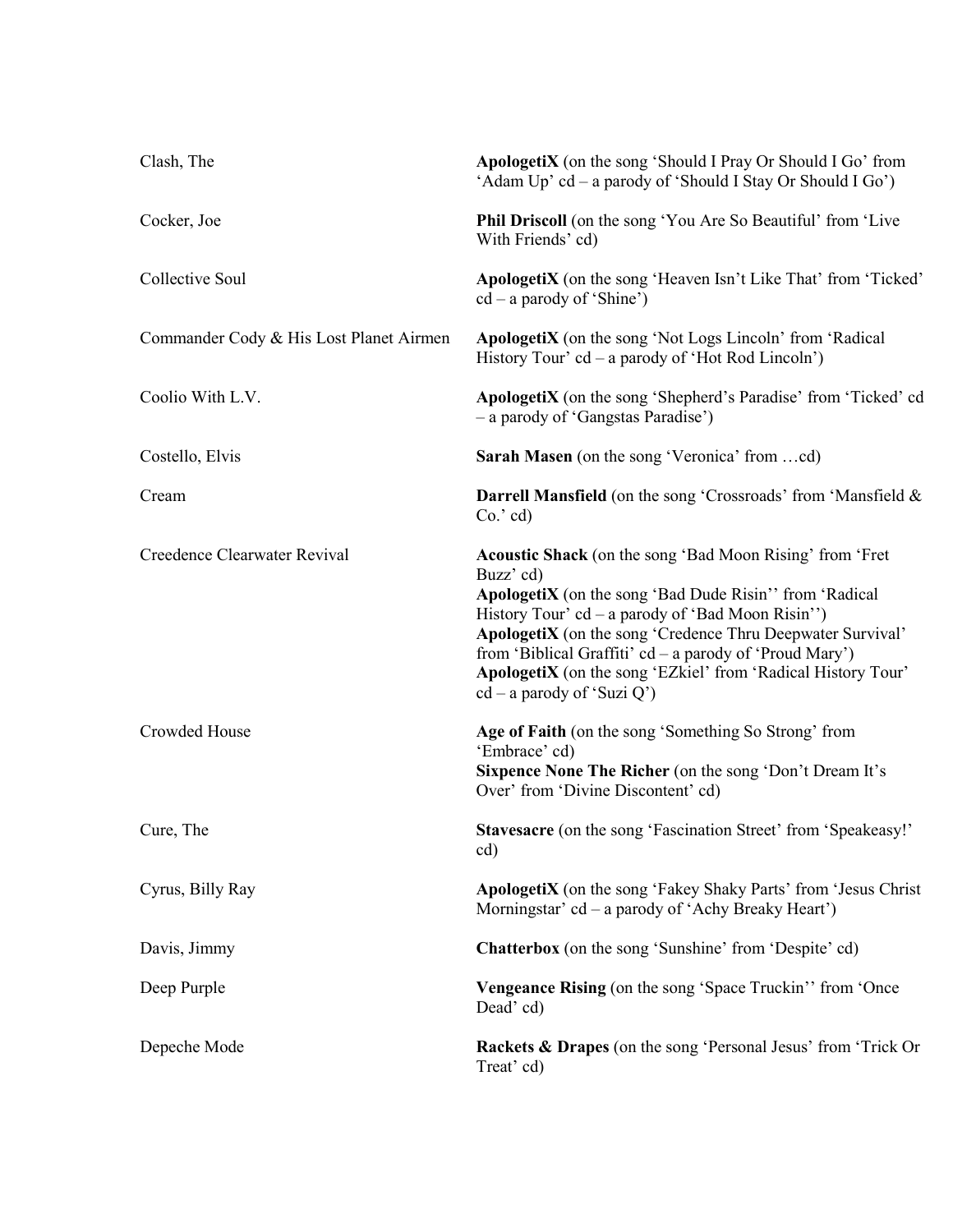| Dishwalla                      | ApologetiX (on the song 'Counting Blessings' from 'Ticked' cd<br>- a parody of 'Counting Blue Cars')                                                                                                                                                                                                                                                                                                                                                                                            |
|--------------------------------|-------------------------------------------------------------------------------------------------------------------------------------------------------------------------------------------------------------------------------------------------------------------------------------------------------------------------------------------------------------------------------------------------------------------------------------------------------------------------------------------------|
| Doobie Brothers, The           | ApologetiX (on the song 'Died And Rose' from 'Jesus Christ<br>Morningstar' $cd - a$ parody of 'China Grove')<br>dcTalk (on the song 'Jesus Is Just Alright' from 'Free At Last'<br>cd)                                                                                                                                                                                                                                                                                                          |
| Dylan, Bob                     | The Donkeys (on the song 'Everything Is Broken' from self-<br>titled cd)<br>First Call (on the song 'Ring Them Bells' from 'Human Song'<br>cd)<br><b>Jane Saunders</b> (on the song 'Threw It All Away' from 'Poetic<br>Justice' cd)<br>Connie Scott (on the song 'Forever Young' from 'Forever<br>Young' cd)<br>Third Day (on the song 'Saved' from 'Offerings: A Worship<br>Album' cd)<br>Veil Of Ashes (on the song 'The Times They Are A Changin'<br>from 'Pain' cd [an excellent version]) |
| Eagles, The                    | ApologetiX (on the song 'Hotel Can't Afford Ya' from 'Jesus<br>Christ Morningstar'cd & 'Have Yourself A Parody Little<br>Christmas' EP – a parody of 'Hotel California')<br>ApologetiX (on the song 'Life In The Last Days' from 'Radical<br>History Tour' cd – a parody of 'Life In The Fast Lane')                                                                                                                                                                                            |
| Earth, Wind & Fire             | <b>Stryper</b> (on the song 'Shining Star' from 'Against The Law' cd)                                                                                                                                                                                                                                                                                                                                                                                                                           |
| <b>Edgar Winters Group</b>     | Audio Adrenaline (on the song 'Free Ride' from 'Bloom' cd)                                                                                                                                                                                                                                                                                                                                                                                                                                      |
| ELO (Electric Light Orchestra) | Five Iron Frenzy (on the song 'Sweet Talkin' Woman' from<br>'Quantity is Job 1' EP)                                                                                                                                                                                                                                                                                                                                                                                                             |
| Everly Brothers, The           | ApologetiX (on the song 'Wake Up Talitha Cumi' from 'Adam<br>Up' $cd - a$ parody of 'Wake Up Little Susie')                                                                                                                                                                                                                                                                                                                                                                                     |
| Eminem                         | <b>ApologetiX</b> (on the song 'Look Yourself' from 'Adam $Up$ ' cd –<br>a parody of 'Lose Yourself')<br>ApologetiX (on the song 'The Real Sin Savior' from 'Keep The<br>Change' $cd - a$ parody of 'The Real Slim Shady')                                                                                                                                                                                                                                                                      |
| Farnham, John                  | Ashton/Becker/Dente (on the song 'Angels' from 'Along The<br>Road' cd)<br>Rebecca St. James (on the song 'You're The Voice' from 'God'<br>cd [an excellent alternative version])                                                                                                                                                                                                                                                                                                                |
| Fastball                       | ApologetiX (on the song 'Fast Paul' from 'Biblical Graffiti' cd -<br>a parody of 'The Way')                                                                                                                                                                                                                                                                                                                                                                                                     |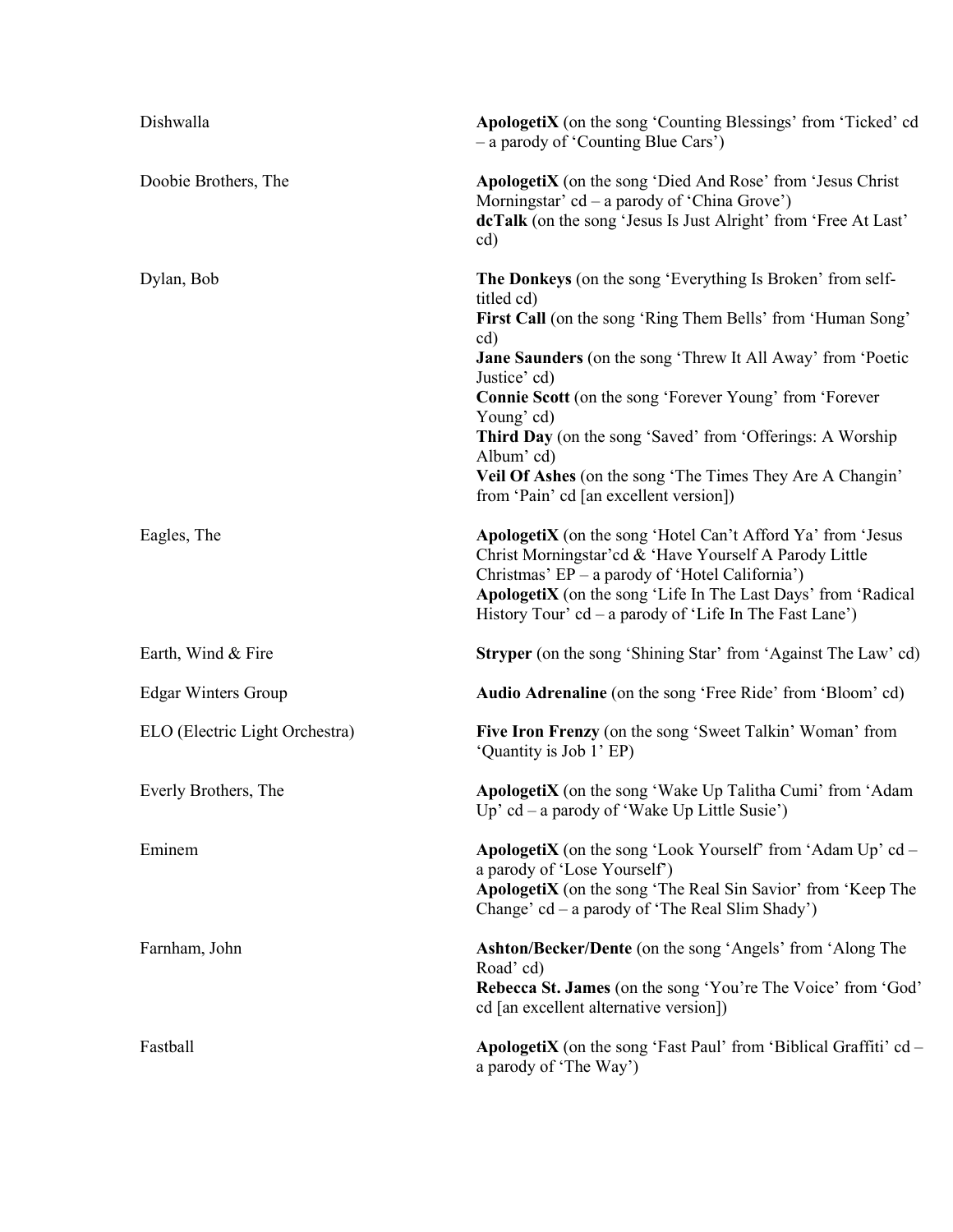| Finn, Tim (formerly of Split Enz) | Jane Saunders (on the song 'Persuasion' from 'Poetic Justice'<br>cd)                                                                                                                                          |
|-----------------------------------|---------------------------------------------------------------------------------------------------------------------------------------------------------------------------------------------------------------|
| Five For Fighting                 | <b>ApologetiX</b> (on the song 'It's Not Eden' from 'Adam Up' $cd - a$<br>parody of 'Superman (It's Not Easy)')                                                                                               |
| Foo Fighters                      | <b>ApologetiX</b> (on the song 'Big Deal' from 'Ticked' $cd - a$ parody<br>of 'Big Me')<br>ApologetiX (on the song 'Called My Wife' from 'Adam Up' cd<br>- a parody of 'All My Life')                         |
| Foreigner                         | ApologetiX (on the song 'Virgin' from 'Radical History Tour'<br>$cd - a$ parody of 'Urgent')                                                                                                                  |
| Free                              | ApologetiX (on the song 'Go Right Now' from 'Jesus Christ<br>Morningstar' cd – a parody of 'All Right Now')<br>Darrell Mansfield (on the song 'Heavy Load (Song For<br>Jessica)' from 'Mansfield & Co.' cd    |
| Gabriel, Peter & Kate Bush        | Maire Brennan & Michael McDonald (on the song 'Don't<br>Give Up' from 'Streams' cd)                                                                                                                           |
| Garbage                           | <b>ApologetiX</b> (on the song 'Stupid World' from 'Ticked' $cd - a$<br>parody of 'Stupid Girl')                                                                                                              |
| Gaye, Marvin                      | Adam Again (on the song 'Inner City Blues' from 'Homeboys'<br>cd)                                                                                                                                             |
| Good Charlotte                    | ApologetiX (on the song 'Lifestyles Of The Rich & Nameless'<br>from 'Adam Up' cd – a parody of 'Lifestyles Of The Rich $\&$<br>Famous')                                                                       |
| Goodrem, Delta                    | Jaci Velasquez (on the song 'Lost Without You' from<br>'Unspoken' cd)                                                                                                                                         |
| Gramm, Lou                        | Lou Gramm (on the song 'We Need Jesus' from 'Petra Praise 2'<br>cd [Lou shares vocals with John Elefante & John Schlitt])                                                                                     |
| Grand Funk Railroad               | ApologetiX (on the song 'We're In A Parody Band' from 'Adam<br>Up' $cd - a$ parody of 'We're An American Band')<br>Mark Farner (on the song 'Some Kind Of Wonderful' from<br>'Some Kind Of Wonderful' cd)     |
| Green Day                         | <b>ApologetiX</b> (on the song 'Casket Place' from 'Ticked' $cd - a$<br>parody of 'Basket Case')                                                                                                              |
| Greenbaum, Norman'                | ApologetiX (on the song 'Spirit Inside' from 'Jesus Christ<br>Morningstar' $cd - a$ parody of 'Spirit In The Sky')<br>dc Talk (on the song 'Spirit In The Sky' from the 'Jesus' mini-<br>series [Sparrow] cd) |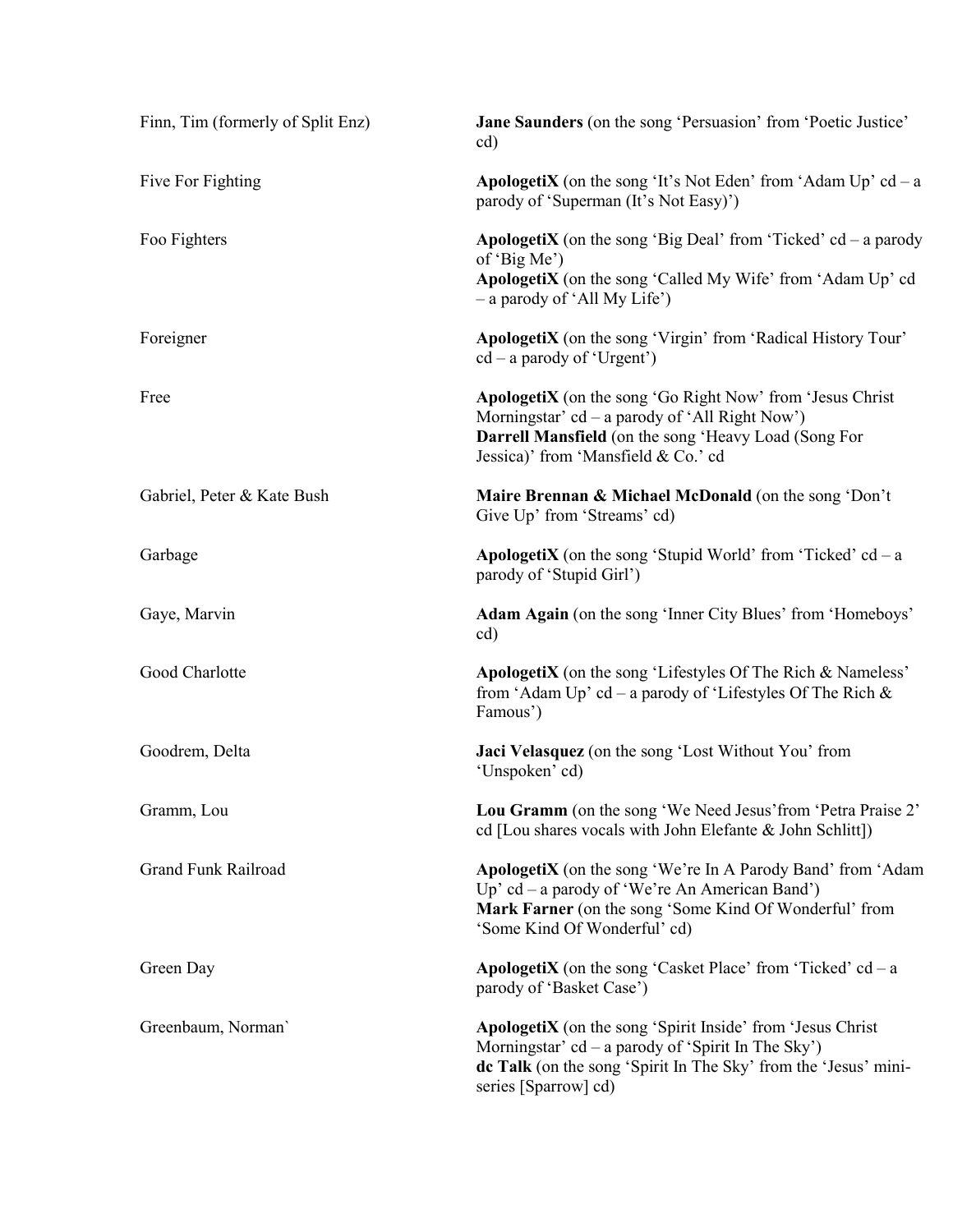| Harrison, George                    | The Choir (on the song 'Behind That Locked Door' from<br>'Wide-Eyed Wonder' cd)<br>Leon Patillo (on the song 'My Sweet Lord' fromcd)                                                           |
|-------------------------------------|------------------------------------------------------------------------------------------------------------------------------------------------------------------------------------------------|
| Hartman, Daniel                     | Audio Adrenaline (on the song 'Free Ride' from 'Bloom' cd)                                                                                                                                     |
| Hiatt, John                         | Jane Saunders (on the song 'Learning How To Love You' from<br>'Poetic Justice' cd)                                                                                                             |
| Holly, Buddy                        | MxPx (on the song 'Oh Boy' from 'On The Cover' cd)                                                                                                                                             |
| Hollies, The                        | ApologetiX (on the song 'Lawful Woman (In A Bad Place)'<br>from 'Biblical Graffiti' cd – a parody of 'Long Cool Woman (In<br>A Black Dress)')                                                  |
| Hootie & The Blowfish               | ApologetiX (on the song 'Naomi Gonna Be With Ruth' from<br>'Ticked' cd – a parody of 'Only Wanna Be With You')                                                                                 |
| Human Nature                        | Mansfield/Turner (on the song 'People Get Ready' from 'Blues<br>With A Feelin" cd)                                                                                                             |
| Ian, Janis                          | <b>Jane Saunders</b> (on the song 'Days Like These' from 'Poetic<br>Justice' cd)                                                                                                               |
| Idol, Billy                         | Gretchen (on the song 'White Wedding' from 'Mouthfull of<br>Nails' cd)                                                                                                                         |
| Jackson, Michael (& Alien Ant Farm) | ApologetiX (on the song 'Smooth Grandmama' from 'Grace<br>Period' cd – a parody of 'Smooth Criminal')                                                                                          |
| Jefferson Airplane                  | Rez (on the song 'Somebody To Love' from 'Civil Rites' &<br>'Twenty Years' cd's)                                                                                                               |
| Jimmy Eat World                     | <b>ApologetiX</b> (on the song 'The Spittle' from 'Adam Up' $cd - a$<br>parody of 'The Middle')                                                                                                |
| Joel, Billy                         | ApologetiX (on the song 'You May Be Bright' from 'Jesus<br>Christ Morningstar' cd – a parody of 'You May Be Right')                                                                            |
| John, Elton                         | <b>ApologetiX</b> (on the song 'Daniel' from 'Keep The Change' $cd$ –<br>a parody of 'Daniel')<br>Martyn Joseph (on the song 'Candle In The Wind' from 'An<br>Aching And A Longing' cd)        |
| Johnson, Blind Willie               | <b>Mansfield/Turner</b> (on the song 'Nobody's Fault But Mine'<br>from 'Blues With A Feelin'' cd)<br>The 77's (on the song 'Nobody's Fault But Mine' from<br>'Drowning With Land In Sight' cd) |
| Johnson, Robert                     | <b>Darrell Mansfield</b> (on the song 'Crossroads' from 'Mansfield &<br>$Co.'$ $cd)$                                                                                                           |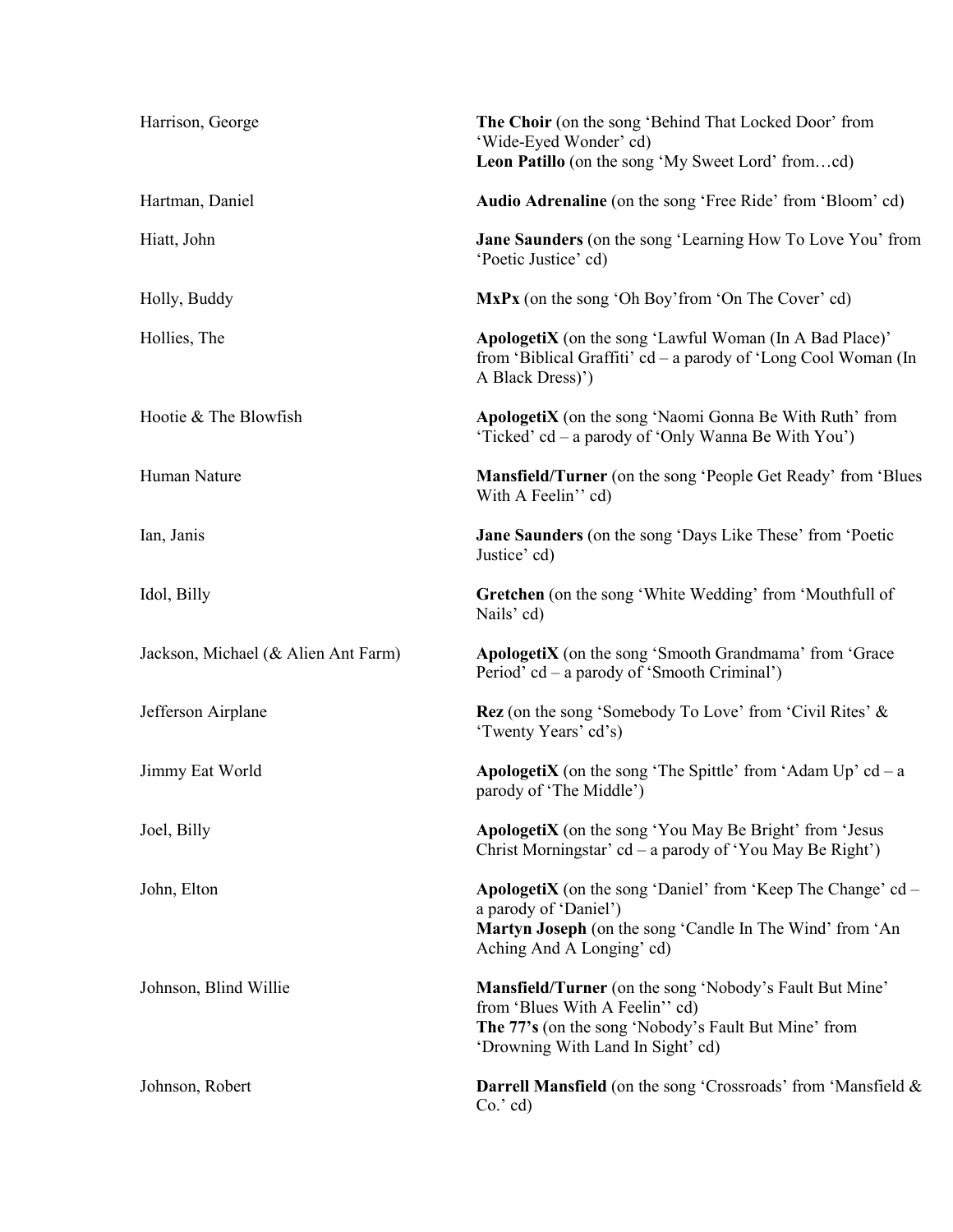| Jones, Howard            | Paul Q-Pek (on the song 'Things Can Only Get Better' from<br>'Touch The Ground' cd)                                                                                                                                                                                                                                                                                                                                                                                                                                                                                                                                                                                                                                                                                                                                                                                   |
|--------------------------|-----------------------------------------------------------------------------------------------------------------------------------------------------------------------------------------------------------------------------------------------------------------------------------------------------------------------------------------------------------------------------------------------------------------------------------------------------------------------------------------------------------------------------------------------------------------------------------------------------------------------------------------------------------------------------------------------------------------------------------------------------------------------------------------------------------------------------------------------------------------------|
| Jones, Tom               | Five Iron Frenzy (on the song 'It's Not Unusual' from 'Proof<br>That The Youth Are Revolting' live cd $&$ 'All The Hype That<br>Money Can Buy' cd)                                                                                                                                                                                                                                                                                                                                                                                                                                                                                                                                                                                                                                                                                                                    |
| Judas Priest<br>Kansas   | ApologetiX (on the song 'Listening After Midnight' from<br>'Adam Up' cd – a parody of 'Living After Midnight')<br>Rachel Rachel (on the song 'Carry On Wayward Son' from<br>'Way To My Heart' cd [an excellent version])                                                                                                                                                                                                                                                                                                                                                                                                                                                                                                                                                                                                                                              |
| K.C. & The Sunshine Band | ApologetiX (on the song 'Get Found Tonight' from 'Adam Up'<br>$cd - a$ parody of 'Get Down Tonight')                                                                                                                                                                                                                                                                                                                                                                                                                                                                                                                                                                                                                                                                                                                                                                  |
| Keith, Toby              | ApologetiX (on the song 'Choose Your Daddy' from 'Adam<br>Up' cd – a parody of 'Who's Your Daddy')                                                                                                                                                                                                                                                                                                                                                                                                                                                                                                                                                                                                                                                                                                                                                                    |
| <b>Kiss</b>              | ApologetiX (on the song 'Love & Kisses' from 'Jesus Christ<br>Morningstar' cd – a parody of 'Rock And Roll All Nite')<br>Petra (on the song 'God Gave Rock And Roll To You' from<br>'Come And Join Us' & 'Beat The System' cd's)                                                                                                                                                                                                                                                                                                                                                                                                                                                                                                                                                                                                                                      |
| Knack, The               | ApologetiX (on the song 'Babylona' from 'Keep The Change'<br>$cd - a$ parody of 'My Sharona')                                                                                                                                                                                                                                                                                                                                                                                                                                                                                                                                                                                                                                                                                                                                                                         |
| La's, The                | <b>Sixpence None The Richer (on the song 'There She Goes' from</b><br>their self-titled cd)                                                                                                                                                                                                                                                                                                                                                                                                                                                                                                                                                                                                                                                                                                                                                                           |
| Lauper, Cyndi            | Tuesday's Child (on the song 'True Colors' or 'Time After<br>Time'? from 'More Things Change' (?) cd)                                                                                                                                                                                                                                                                                                                                                                                                                                                                                                                                                                                                                                                                                                                                                                 |
| Led Zeppelin             | ApologetiX (on the song 'Dancing Dave' from 'Biblical<br>Graffiti' cd – a parody of 'Dancing Days')<br>ApologetiX (on the song 'Good Guys Bad Guys' from 'Grace<br>Period' cd – a parody of 'Good Times Bad Times')<br>ApologetiX (on the song 'Ignorant Song' from 'Radical History<br>Tour' cd – a parody of 'Immigrant Song')<br>ApologetiX (on the song 'Narrow Way To Heaven' from 'Jesus<br>Christ Morningstar' cd – a parody of 'Stairway To Heaven')<br>ApologetiX (on the song 'Rock And Roots' from 'Keep The<br>Change' cd – a parody of 'Rock And Roll')<br>ApologetiX (on the song 'Yer Maker' from 'Radical History<br>Tour' cd – a parody of 'D'yer Maker')<br>Mansfield/Turner (on the song 'Nobody's Fault But Mine'<br>from 'Blues With A Feelin'' cd)<br>The 77's (on the song 'Nobody's Fault But Mine' from<br>'Drowning With Land In Sight' cd) |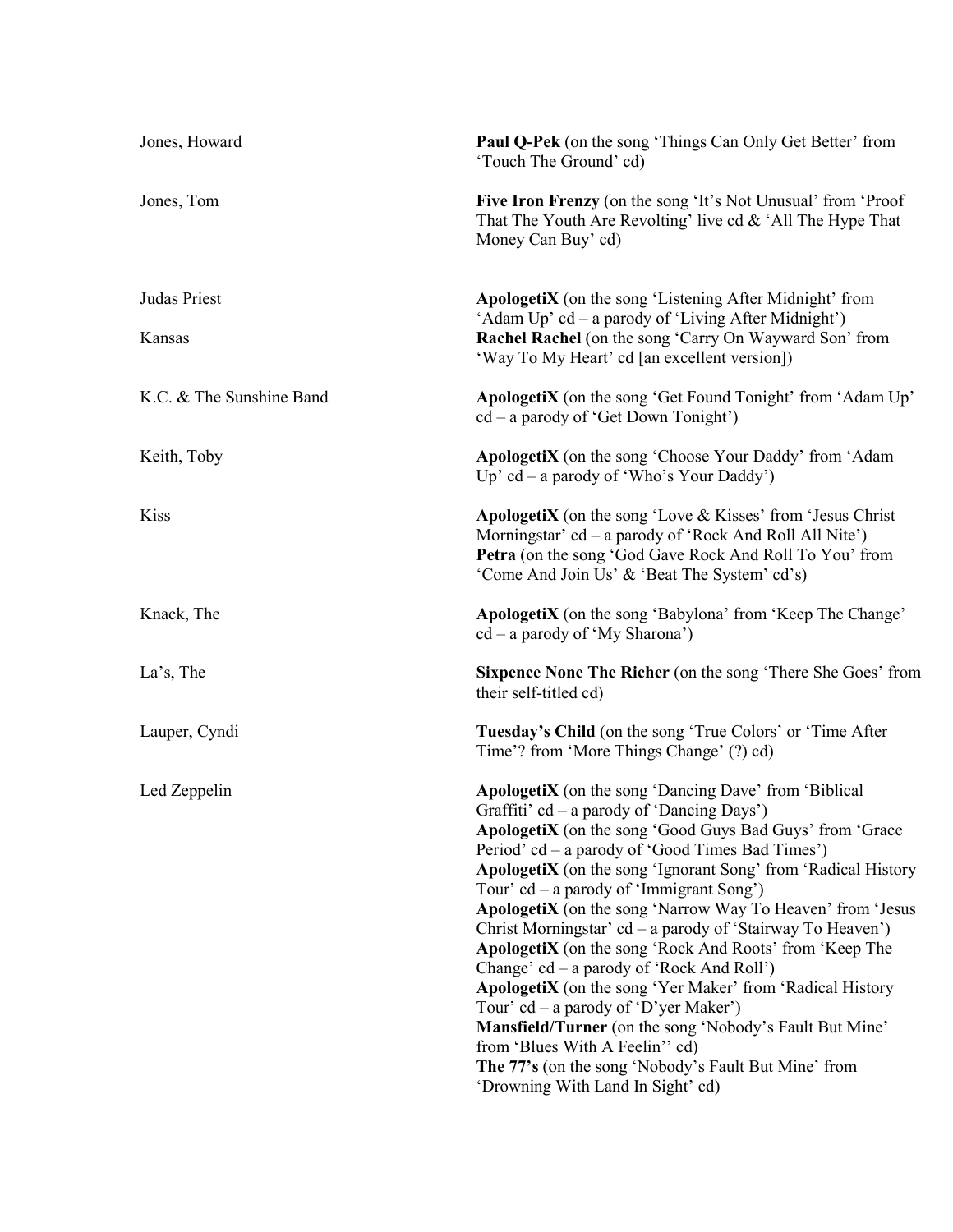| Lennon, John                       | <b>Mansfield/Turner</b> (on the song 'Stand By Me' from 'Blues<br>With A Feelin" cd)<br>Sam Phillips (on the song 'Gimme Some Truth' from 'Martinis'<br>In Bikinis' cd)                                                                                                                                                  |
|------------------------------------|--------------------------------------------------------------------------------------------------------------------------------------------------------------------------------------------------------------------------------------------------------------------------------------------------------------------------|
| Lennon, John & Yoko Ono            | Rebecca St. James (on the song 'Happy Christmas' from<br>'Christmas' cd)                                                                                                                                                                                                                                                 |
| Lewis, Huey & The News             | Mark Farner (on the song 'Some Kind Of Wonderful' from<br>'Some Kind Of Wonderful' cd)                                                                                                                                                                                                                                   |
| Limp Bizkit                        | ApologetiX (on the song 'Simp Liztik' from 'Keep The Change'<br>$cd - a$ parody of 'Nookie')                                                                                                                                                                                                                             |
| Linkin' Park                       | <b>ApologetiX</b> (on the song 'Corinthians' from 'Grace Period' $cd$ –<br>a parody of 'In The End')                                                                                                                                                                                                                     |
| Live                               | ApologetiX (on the song 'Lightning Flashes' from 'Ticked' $cd$ –<br>a parody of 'Lightning Crashes')                                                                                                                                                                                                                     |
| Lynyrd Skynyrd                     | ApologetiX (on the song 'Cheap Birds' from 'Keep The<br>Change' $cd - a$ parody of 'Free Bird')<br>ApologetiX (on the song 'I Know A Riddle' from 'Radical<br>History Tour' $cd - a$ parody of 'I Know A Little')<br>ApologetiX (on the song 'Sweet Oholibamah' from 'Adam Up'<br>cd - a parody of 'Sweet Home Alabama') |
| Mamas & The Papas, The             | Dead Artist Syndrome (on the song 'California Dreamin'' from<br>'Devils, Angels & Saints' cd)                                                                                                                                                                                                                            |
| Marcy Playground                   | ApologetiX (on the song 'Second Timothy' from 'Biblical<br>Graffiti' cd – a parody of 'Sex And Candy')                                                                                                                                                                                                                   |
| Marley, Bob (& The Wailers)        | Magdallan (on the song 'Redemption Song' from cd [an]<br>excellent acoustic version]                                                                                                                                                                                                                                     |
| Matchbox 20                        | ApologetiX (on the song 'Put You Down In My Will' from<br>'Biblical Graffiti' cd – a parody of 'Push')                                                                                                                                                                                                                   |
| Mayfield, Curtis (The Impressions) | Mansfield/Turner (on the song 'People Get Ready' from 'Blues<br>With A Feelin" cd)                                                                                                                                                                                                                                       |
| McCartney, Paul $(\&$ Wings)       | ApologetiX (on the song 'Didn't Just Die' from 'Jesus Christ<br>Morningstar' cd – a parody of 'Live And Let Die')<br>Bryan Duncan (on the song 'Maybe I'm Amazed' from<br>'Joyride' cd)                                                                                                                                  |
|                                    | McDonald, Michael (formerly of The Doobie Brothers) Michael McDonald & Maire Brennan (on the song<br>'Don't Give Up' from 'Streams' cd)                                                                                                                                                                                  |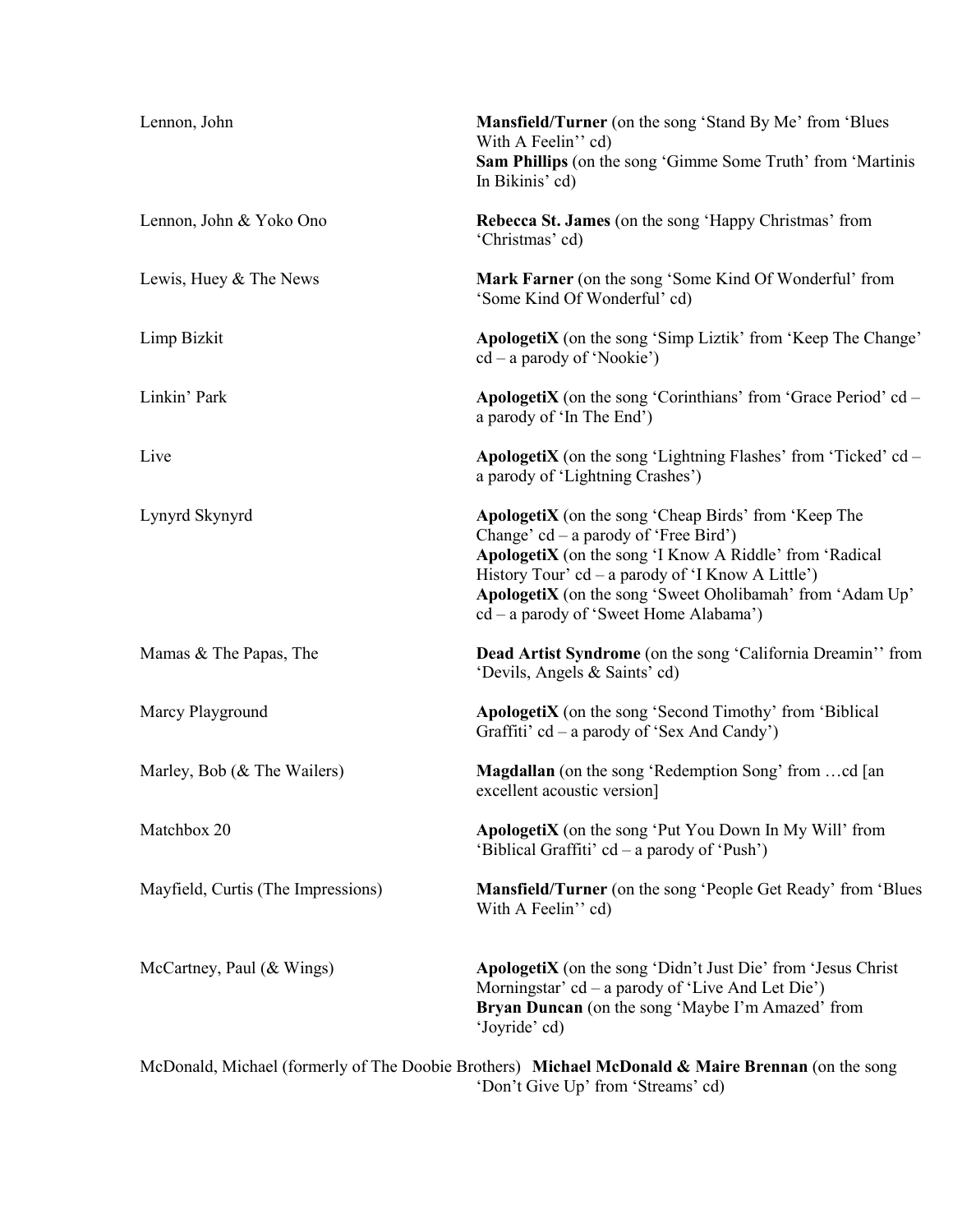| McGuire, Barry     | <b>Idea</b> (on the song 'Eve Of Destruction' from 'Stone Sharpens'<br>The Blade' LP)                                                                                                                                                                                                                                                                                                                                                            |
|--------------------|--------------------------------------------------------------------------------------------------------------------------------------------------------------------------------------------------------------------------------------------------------------------------------------------------------------------------------------------------------------------------------------------------------------------------------------------------|
| McLean, Don        | ApologetiX (on the song 'Parable Guy' from 'Jesus Christ<br>Morningstar' cd – a parody of 'American Pie')<br>Jeff Johnson (on the song 'Vincent' from 'Great Romantics' cd)<br>Martyn Joseph (on the song 'Vincent' from 'An Aching And A<br>Longing' cd)                                                                                                                                                                                        |
| Metallica          | ApologetiX (on the song 'Enter Samson' from 'Biblical Graffiti'<br>$cd - a$ parody of 'Enter Sandman')                                                                                                                                                                                                                                                                                                                                           |
| Mitchell, Joni     | Amy Grant (on the song 'Big Yellow Taxi' from 'House Of<br>Love' cd)                                                                                                                                                                                                                                                                                                                                                                             |
| Monkees, The       | ApologetiX (on the song 'Armageddon Valley Someday' from<br>'Biblical Graffiti' cd – a parody of 'Pleasant Valley Sunday')<br>ApologetiX (on the song 'I'm A Receiver' from 'Grace Period'<br>$cd - a$ parody of 'I'm A Believer')<br>ApologetiX (on the song 'Monkey Scheme' from 'Keep The<br>Change' cd – a parody of '(Theme From) The Monkees')<br>Code of Ethics (on the song 'Pleasant Valley Sunday' from<br>'Arms Around The World' cd) |
| Morissette, Alanis | <b>ApologetiX</b> (on the song 'You Gotta Go' from 'Ticked' $cd - a$<br>parody of 'You Oughta Know')                                                                                                                                                                                                                                                                                                                                             |
| Nickelback         | ApologetiX (on the song 'How You Rewind Me' from 'Grace<br>Period' cd – a parody of 'How You Remind Me')                                                                                                                                                                                                                                                                                                                                         |
| Nine Days          | ApologetiX (on the song 'Story Of A Squirrel' from 'Keep The<br>Change' cd – a parody of 'Absolutely (Story Of A Girl)')                                                                                                                                                                                                                                                                                                                         |
| Nirvana            | <b>ApologetiX</b> (on the song 'All ApologetiX' from 'Ticked' $cd - a$<br>parody of 'All Apologies')<br>ApologetiX (on the song 'Smells Like Thirtysomething Spirit'<br>from 'Grace Period' cd – a parody of 'Smells Like Teen Spirit')<br>ApologetiX (on the song 'Young As You Are' from 'Ticked' cd<br>- a parody of 'Come As You Are')                                                                                                       |
| Nugent, Ted        | ApologetiX (on the song 'Catch That Fever!' from 'Radical<br>History Tour' $cd - a$ parody of 'Cat Scratch Fever')                                                                                                                                                                                                                                                                                                                               |
| Numan, Gary        | <b>Uthanda</b> (on the song 'Cars' from 'Believe' cd)                                                                                                                                                                                                                                                                                                                                                                                            |
| Offspring, The     | ApologetiX (on the song 'Come Out And Play' from 'Ticked' cd<br>- a parody of 'Come Out And Pray')                                                                                                                                                                                                                                                                                                                                               |
| O'Jays, The        | <b>Beyond The Blue</b> (on the song 'Love Train' from 'Beyond The<br>Blue' cd)                                                                                                                                                                                                                                                                                                                                                                   |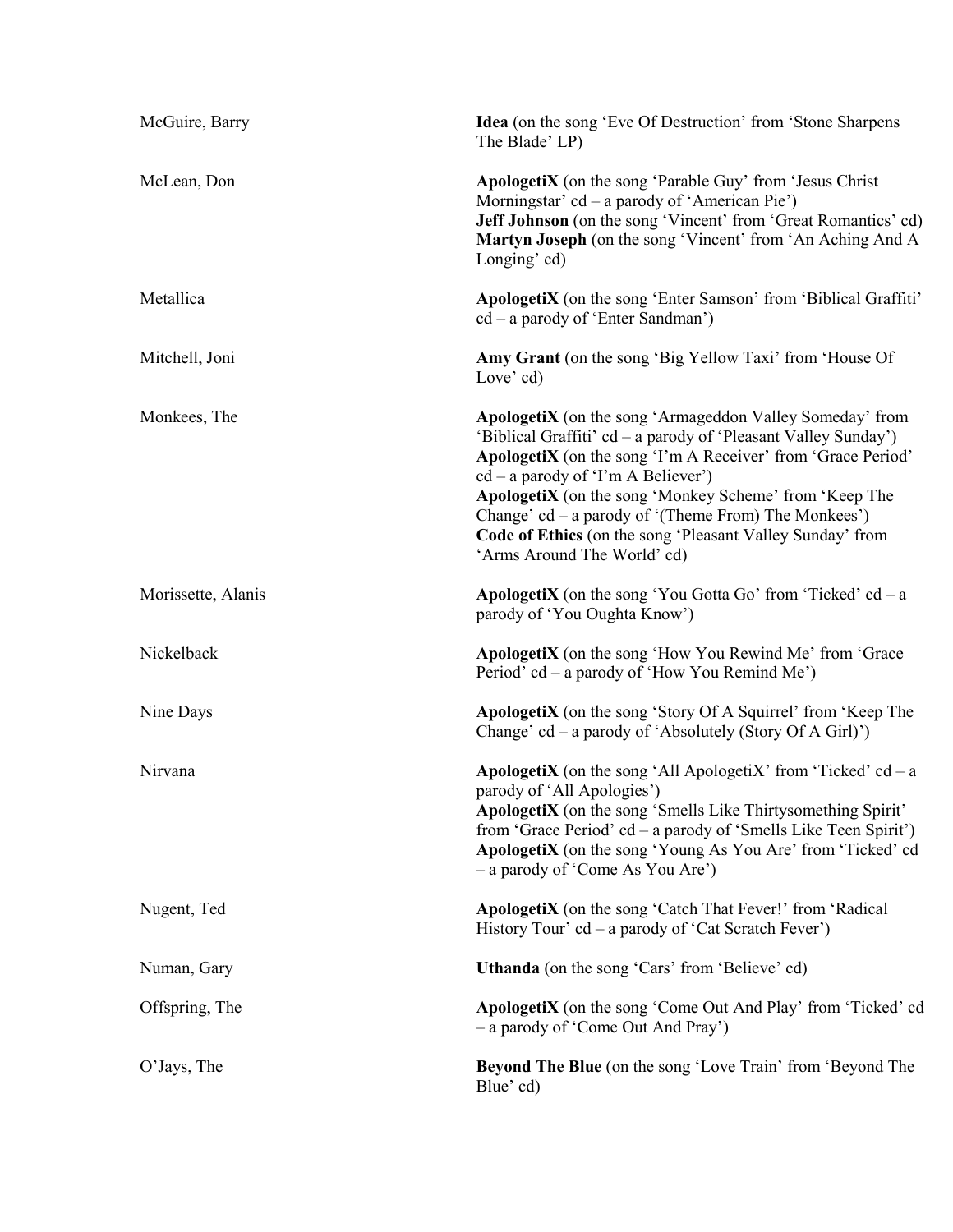| Osbourne, Ozzy           | <b>ApologetiX</b> (on the song 'Lazy Brain' from 'Adam Up' $cd - a$<br>parody of 'Crazy Train')                                                                                                                                                                                             |
|--------------------------|---------------------------------------------------------------------------------------------------------------------------------------------------------------------------------------------------------------------------------------------------------------------------------------------|
| Owens, Buck              | ApologetiX (on the song 'I've Got Elijah Fightin' Baal' from<br>'Radical History Tour' cd – a parody of 'I've Got A Tiger By<br>The Tail')                                                                                                                                                  |
| Papa Roach               | ApologetiX (on the song 'Life Restored' from 'Keep The<br>Change' $cd - a$ parody of 'Last Resort')                                                                                                                                                                                         |
| Pearl Jam                | <b>ApologetiX</b> (on the song 'A Lie' from 'Ticked' $cd - a$ parody of<br>'Alive')<br>ApologetiX (on the song 'Letterman' from 'Ticked' $cd - a$<br>parody of 'Better Man')                                                                                                                |
| Pickett, Wilson et al    | ApologetiX (on the song 'Midnight Hour Pt. 2' from 'Radical<br>History Tour' cd – a parody of 'In The Midnight Hour')                                                                                                                                                                       |
| Pink Floyd               | ApologetiX (on the song 'Kick In The Wall Pt. 2' from 'Biblical<br>Graffiti' cd – a parody of 'Another Brick In The Wall Pt. 2')                                                                                                                                                            |
| Police, The              | ApologetiX (on the song 'Every Step To Take' from 'Biblical<br>Graffiti' cd – a parody of 'Every Breath You Take')<br>Blackball (on the song 'Message In A Bottle' from 'The Mother<br>Of All Tribute Albums' cd)                                                                           |
| Presidents Of The U.S.A. | <b>ApologetiX</b> (on the song 'Plump' from 'Ticked' $cd - a$ parody<br>of 'Lump')<br>ApologetiX (on the song 'Preachers' from 'Ticked' $cd - a$<br>parody of 'Peaches')                                                                                                                    |
| Presley, Elvis           | ApologetiX (on the song 'Jail Got Rocked' from 'Biblical<br>Graffiti' cd – a parody of 'Jailhouse Rock')                                                                                                                                                                                    |
| Proclaimers, The         | ApologetiX (on the song 'I'm Gonna Feed (500 Mouths)' from<br>'Adam Up' cd – a parody of 'I'm Gonna Be (500 Miles)')                                                                                                                                                                        |
| Puddle Of Mudd           | <b>ApologetiX</b> (on the song 'Flurry' from 'Grace Period' $cd - a$<br>parody of 'Blurry')                                                                                                                                                                                                 |
| Queen                    | ApologetiX (on the song 'Bethlehemian Rhapsody' from<br>'Radical History Tour' & 'Keep The Change' cd's – a parody of<br>'Bohemian Rhapsody')<br>ApologetiX (on the song 'Crazy Little King God Loves' from<br>'Biblical Graffiti' cd – a parody of 'Crazy Little Thing Called<br>$Love'$ ) |
| Red Hot Chili Peppers    | ApologetiX (on the song 'Guide The Way' from 'Adam Up' cd<br>$-$ a parody of 'By The Way')                                                                                                                                                                                                  |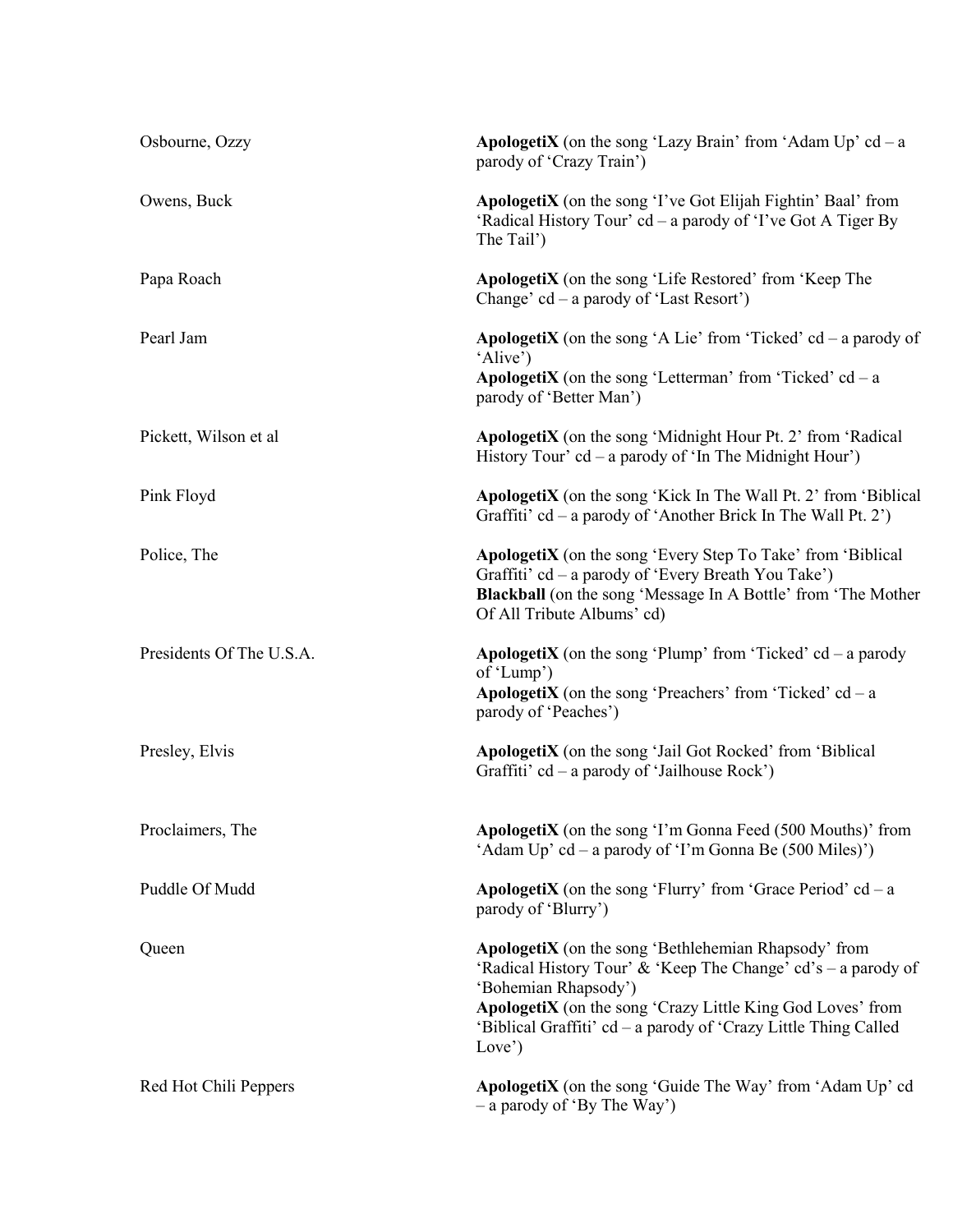| R.E.M.                      | de Talk (on the song 'It's The End Of The World As We Know<br>It' from 'Welcome To The Freak Show' (Live) cd)                                                                                                                                                                                                                                                                                                                 |
|-----------------------------|-------------------------------------------------------------------------------------------------------------------------------------------------------------------------------------------------------------------------------------------------------------------------------------------------------------------------------------------------------------------------------------------------------------------------------|
| Rembrandts, The             | ApologetiX (on the song 'I'll Prepare For You' from 'Jesus<br>Christ Morningstar' cd – a parody of 'I'll Be There For You')                                                                                                                                                                                                                                                                                                   |
| Rimes, Leanne               | Kristy Starling (on the song 'I Need You' from 'Kristy<br>Starling' cd)                                                                                                                                                                                                                                                                                                                                                       |
| Rivers, Johnny              | ApologetiX (on the song 'Revelation Man' from 'Biblical<br>Graffiti' cd – a parody of 'Secret Agent Man')                                                                                                                                                                                                                                                                                                                     |
| Rolling Stones, The         | ApologetiX (on the song 'Donkey Talked With Him' from<br>'Biblical Graffiti' cd – a parody of 'Honky Tonk Women')<br>ApologetiX (on the song 'Judgment Gets Passed' from 'Radical<br>History Tour' cd – a parody of 'Jumpin' Jack Flash')<br>ApologetiX (on the song 'Triune Godhead' from 'Radical<br>History Tour' $cd - a$ parody of 'Satisfaction')<br>Holy Soldier (on the song 'Gimme Shelter' from 'Last Train'<br>cd) |
| Roxette                     | ApologetiX (on the song '(Check Out) The Book' from 'Radical<br>History Tour' $cd - a$ parody of 'The Look')                                                                                                                                                                                                                                                                                                                  |
| Rundgren, Todd              | Cindy Morgan (on the song 'Love Is The Answer' from 'The<br>Best So Far' cd)                                                                                                                                                                                                                                                                                                                                                  |
| Rush                        | ApologetiX (on the song 'Tom Saw Ya' from 'Grace Period' cd<br>- a parody of 'Tom Sawyer')<br>Paul Roraback (of Grammatrain) (on the song '2112<br>Overture' from 'The Mother Of All Tribute Albums' cd)                                                                                                                                                                                                                      |
| Sam The Sham & The Pharaohs | ApologetiX (on the song 'Little-Read Bible Book' from 'Adam<br>Up' $cd - a$ parody of 'Li'l Red riding Hood')                                                                                                                                                                                                                                                                                                                 |
| Seger, Bob                  | ApologetiX (on the song 'Old Time Romans Road' from 'Keep<br>The Change' cd – a parody of 'Old Time Rock And Roll')                                                                                                                                                                                                                                                                                                           |
| Shaggy                      | ApologetiX (on the song 'Manger' from 'Keep The Change' cd<br>& 'Have Yourself a Parody Little Christmas' EP- a parody of<br>'Angel')                                                                                                                                                                                                                                                                                         |
| Shannon, Del                | ApologetiX (on the song 'Ronomy' from 'Biblical Graffiti' $cd$ –<br>a parody of 'Runaway')                                                                                                                                                                                                                                                                                                                                    |
| <b>Shocking Blue</b>        | ApologetiX (on the song 'Jesus (Sermon On The Mount)' from<br>'Jesus Christ Morningstar' cd – a parody of 'Venus')                                                                                                                                                                                                                                                                                                            |
| Simon & Garfunkel           | <b>ApologetiX</b> (on the song 'Cornelius' from 'Grace Period' $cd - a$<br>parody of 'Cecelia')                                                                                                                                                                                                                                                                                                                               |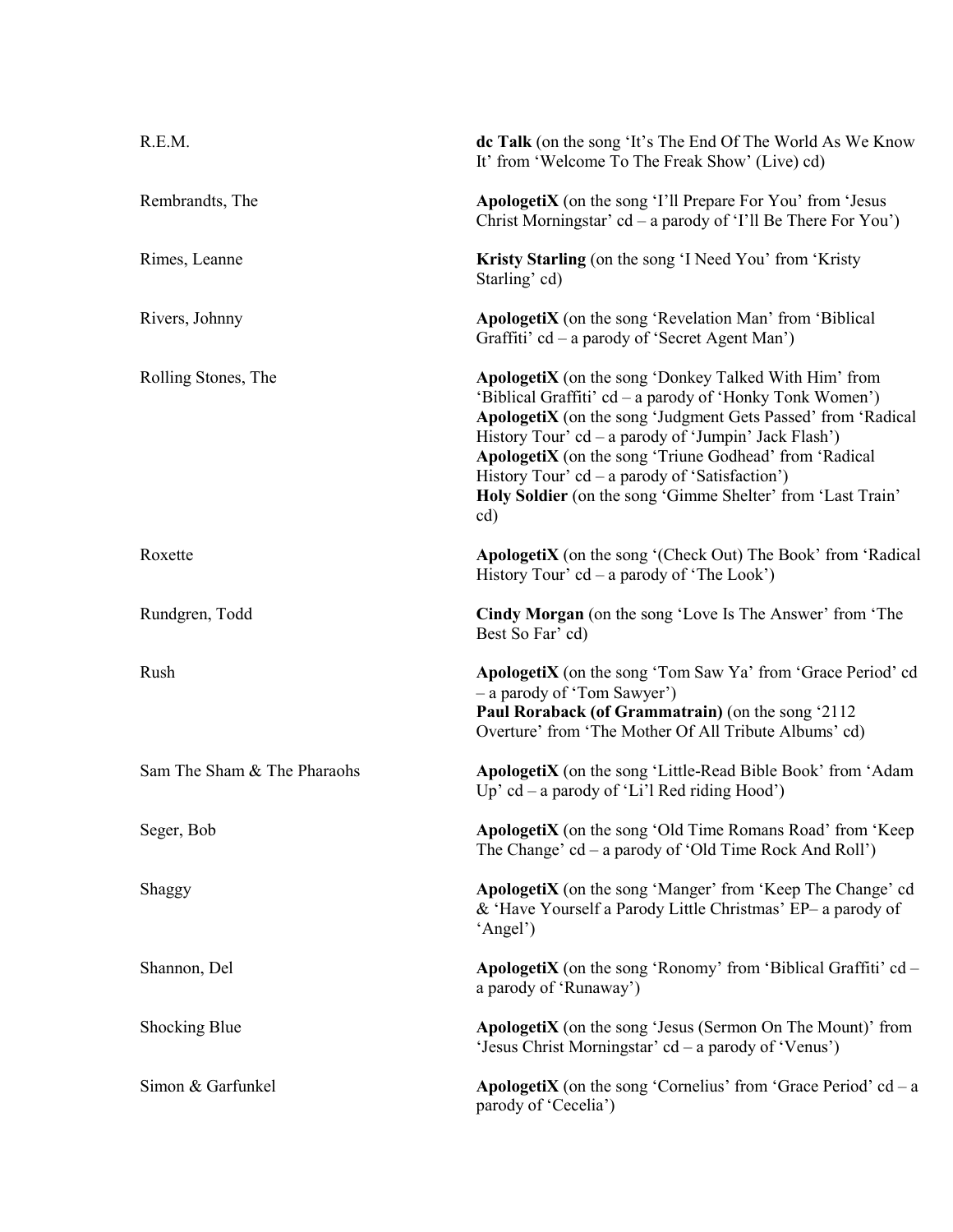|                            | ApologetiX (on the song 'The Sounds Of Silas' from 'Radical<br>History Tour' cd – a parody of 'The Sound Of Silence')<br>Riley Armstrong (on the song 'Bridge Over Troubled Water'<br>from self-titled cd)                                                                                           |
|----------------------------|------------------------------------------------------------------------------------------------------------------------------------------------------------------------------------------------------------------------------------------------------------------------------------------------------|
| Smash Mouth                | ApologetiX (on the song 'Droppin On The Sun' from 'Biblical<br>Graffiti' $cd - a$ parody of 'Walkin' On The Sun')                                                                                                                                                                                    |
| Springsteen, Bruce         | ApologetiX (on the song 'Born Above' from 'Grace Period' $cd$ –<br>a parody of 'Born To Run')<br>Jane Saunders (on the song 'If I Should Fall Behind' from<br>'Poetic Justice' cd)                                                                                                                   |
| Staple Singers, The        | <b>Sacred Stone</b> (on the song 'Respect Yourself' from 'Fall' cd)                                                                                                                                                                                                                                  |
| <b>Steve Miller Band</b>   | ApologetiX (on the song 'Apostle Me' from 'Jesus Christ<br>Morningstar' $cd - a$ parody of 'Rockin' Me')<br>ApologetiX (on the song '(Be Bold) Jeremiah' from 'Keep The<br>Change' cd – a parody of 'Jet Airliner')<br>Riki Michele (on the song 'Fly Like An Eagle' from 'One<br>Moment Please' cd) |
| Stevens, Cat               | Eli (on the song 'Morning Has Broken' from 'Things I Prayed<br>For' cd)                                                                                                                                                                                                                              |
| Stewart, Rod               | ApologetiX (on the song 'Lazzie Lay' from 'Radical History<br>Tour' cd – a parody of 'Maggie May')                                                                                                                                                                                                   |
| <b>Stone Temple Pilots</b> | ApologetiX (on the song 'InYerFace Love Song' from 'Ticked'<br>$cd - a$ parody of 'Interstate Love Song')                                                                                                                                                                                            |
| <b>Styx</b>                | <b>ApologetiX</b> (on the song 'Lemonade' from 'Grace Period' $cd - a$<br>parody of 'Renegade')                                                                                                                                                                                                      |
| Sum 41                     | ApologetiX (on the song 'Psum 41' from 'Adam Up' $cd - a$<br>parody of 'Fat Lip')                                                                                                                                                                                                                    |
| Summer, Donna              | Age of Faith (on the song 'Unconditional Love' from 'Age of<br>Faith' cd)<br>The Altar Boys (on the song 'Unconditional Love' from 'Gut<br>Level Music' cd)                                                                                                                                          |
| Survivor                   | <b>ApologetiX</b> (on the song 'I Have To Die First' from 'Jesus<br>Christ Morningstar' $cd - a$ parody of 'Eye Of The Tiger')                                                                                                                                                                       |
| System of a Down           | ApologetiX (on the song 'Downer Of A Sister' from 'Adam Up'<br>$cd - a$ parody of 'Chop Suey')                                                                                                                                                                                                       |
| Taylor, James              | Mylon & Broken Heart (on the song 'Shower The People' from<br>'Crank It Up' cd)                                                                                                                                                                                                                      |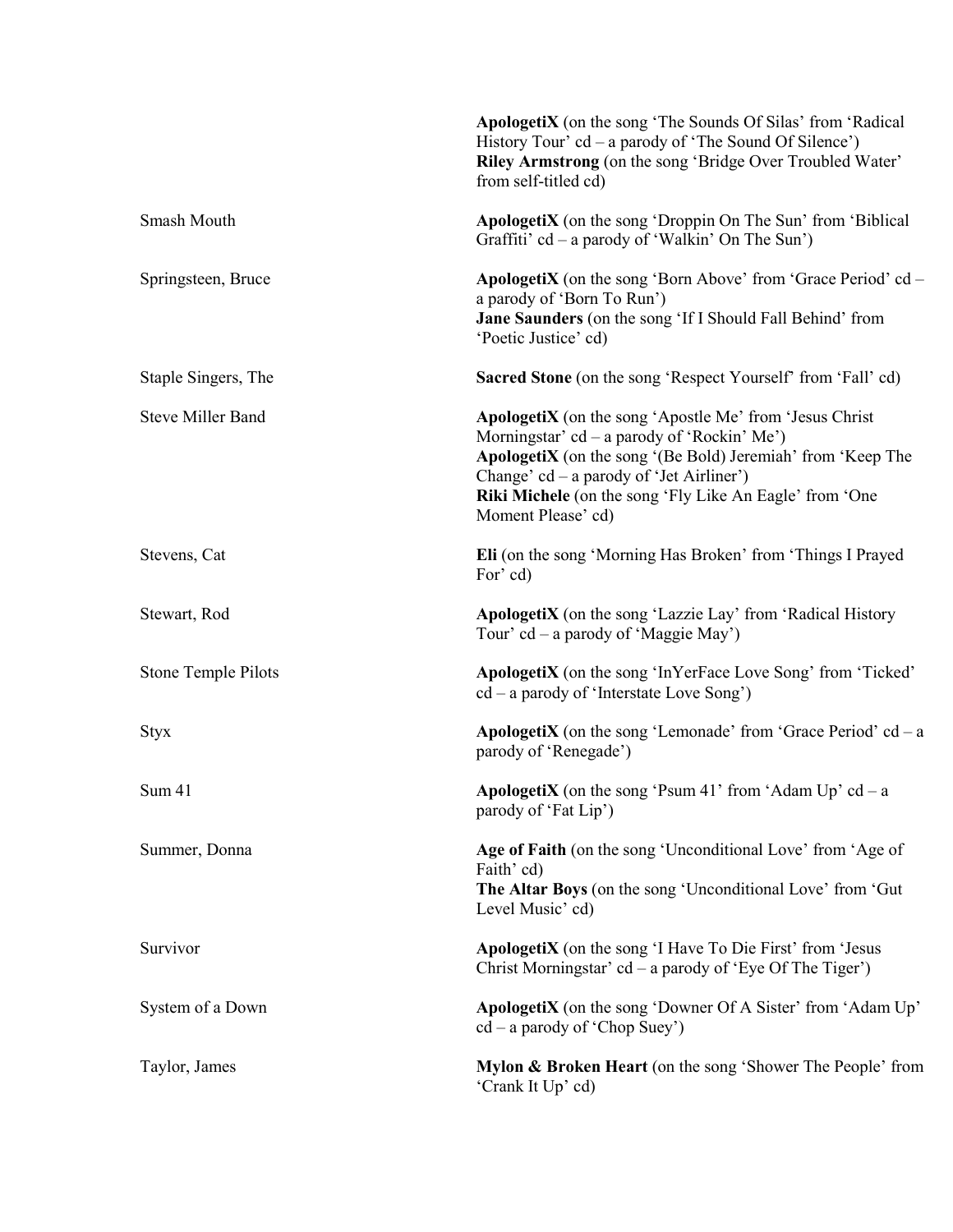| Three Dog Night                     | ApologetiX (on the song 'Boy Tell The World' from 'Adam Up'<br>$cd - a$ parody of 'Joy To The World')<br>ApologetiX (on the song 'Mama Told Me (What's To Come)'<br>from 'Keep The Change' cd – a parody of 'Mama Told Me (Not<br>To Come)')                                                                                                                                                                                                                                 |
|-------------------------------------|------------------------------------------------------------------------------------------------------------------------------------------------------------------------------------------------------------------------------------------------------------------------------------------------------------------------------------------------------------------------------------------------------------------------------------------------------------------------------|
| Three Doors Down                    | ApologetiX (on the song 'Christmasnite' from 'Keep The<br>Change' cd & 'Have Yourself A Parody Little Christmas' EP - a<br>parody of 'Kryptonite')                                                                                                                                                                                                                                                                                                                           |
| Townsend, Pete                      | Audio Adrenaline (on the song 'Let My Love Open The Door'<br>from 'Underdog' cd)                                                                                                                                                                                                                                                                                                                                                                                             |
| Train                               | ApologetiX (on the song 'Drop Of Lucifer' from 'Grace Period'<br>$cd - a$ parody of 'Drops Of Jupiter')                                                                                                                                                                                                                                                                                                                                                                      |
| U <sub>2</sub>                      | 40 apt.core (featuring Ginny Owens) on the song '40' from<br>'Rhythms Of Remembrance' cd.<br>dc Talk (on the song 'Forty' from ' $1+1+1$ =solo' cd)<br>Echo Hollow (on the song 'Sunday Bloody Sunday' from 'The<br>Mother Of All Tribute Albums' cd)<br><b>P.O.D.</b> (on the song 'Bullet The Blue Sky' from 'The<br>Fundamental Elements Of Southtown' cd)<br><b>Doug Pinnick</b> of King's X (on the song 'I Will Follow' from<br>'The Mother Of All Tribute Albums' cd) |
| Uncle Kracker                       | ApologetiX (on the song 'Follow Me' from 'Grace Period' cd -<br>a parody of 'Follow Me')                                                                                                                                                                                                                                                                                                                                                                                     |
| Valli, Frankie (& The Four Seasons) | ApologetiX (on the song 'Late December 5 or 6 B.C.' from<br>'Have Yourself A Parody Little Christmas' EP – a parody of 'Oh<br>What A Night (December 1963)')<br>ApologetiX (on the song 'The Word' from 'Adam Up' $cd - a$<br>parody of 'Grease')<br>Daniel Amos (on the song 'Can't Take My Eyes Off Of You'<br>from 'Songs Of The Heart By Daniel Amos' cd)                                                                                                                |
| Van Halen                           | ApologetiX (on the song 'Isaac Man' from 'Radical History<br>Tour' cd – a parody of 'Ice Cream Man')<br>ApologetiX (on the song 'Santa Claus' from 'Have Yourself A<br>Parody Little Christmas' EP – a parody of 'Panama')                                                                                                                                                                                                                                                   |
| Van Morrison                        | Phil Keaggy (on the song 'When Will I Ever Learn To Live In<br>God' from 'Crimson And Blue' cd)                                                                                                                                                                                                                                                                                                                                                                              |
| Village People, The                 | <b>ApologetiX</b> (on the song 'YHWH' from 'Grace Period' $cd - a$<br>parody of 'YMCA')                                                                                                                                                                                                                                                                                                                                                                                      |
| Who, The                            | ApologetiX (on the song 'Regeneration' from 'Grace Period' cd<br>- a parody of 'My Generation')                                                                                                                                                                                                                                                                                                                                                                              |